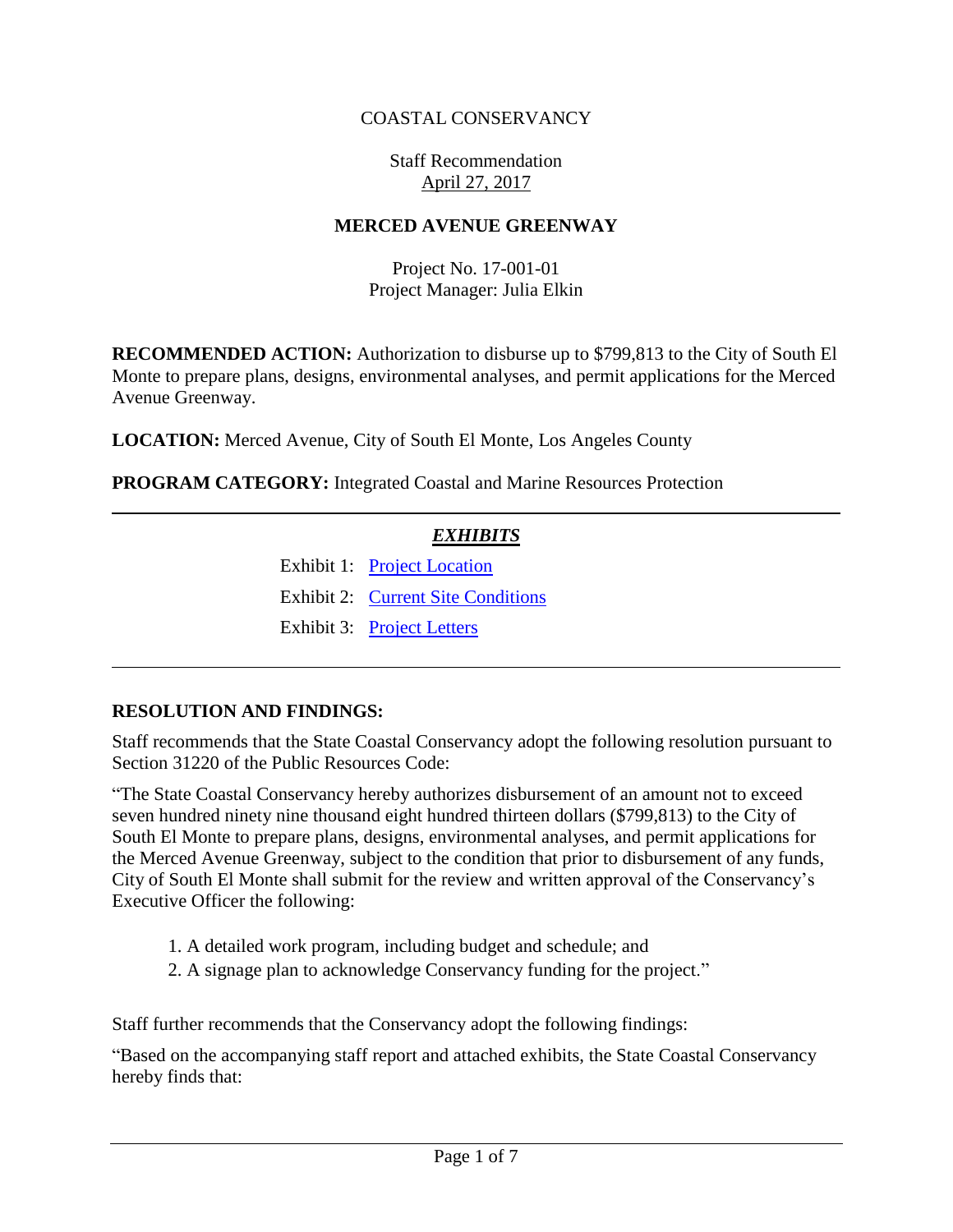- 1. The proposed authorization is consistent with Chapter 5.5 of Division 21 of the Public Resources Code, regarding integrated coastal and marine resources protection.
- 2. The proposed project is consistent with the current Conservancy Project Selection Criteria and Guidelines."

## PROJECT SUMMARY:

Staff recommends that the Conservancy authorize the disbursement of up to \$799,813 to the City of South El Monte to prepare plans, designs, environmental analyses, and permit applications for creation of the Merced Avenue Greenway in the City of South El Monte, Los Angeles County. The Merced Avenue Greenway will be created through implementation ready green infrastructure retrofits, native revegetation, and compatible active transportation access opportunities for 1.1 miles of the Merced Avenue street corridor, a heavily industrialized and underutilized 4 lane street in the City. The proposed project consists of the preparation of designs and engineering for the street retrofit, environmental analyses of the project area, applications for all necessary project permits, and community engagement in the planning and design, including public meetings and outreach.

Located above the confluence of the Rio Hondo and San Gabriel Rivers, the City of South El Monte originally developed in the 1930s as an agricultural center. During and after the Second World War, South El Monte underwent heavy industrialization due to its location adjacent to rail lines and new freeways, and the Merced Avenue street corridor's design today reflects this industrial history of heavy vehicular use. Today, however, the street experiences significantly less traffic volumes and needs have shifted as the former industrial corridor has become a residential neighborhood identified in CalEnviroScreen as a severely disadvantaged community.

Enhancing Merced Avenue through green infrastructure retrofits of the street corridor, active transportation access improvements (such as bike lanes and sidewalks), and increasing permeable surfaces will reduce climate change impacts. These design changes, once implemented, should ameliorate heat island effects, improve water quality, and enhance the overall quality of life for the City's residents. Creation of an urban greenway along Merced Avenue will also help create a safe connection to the Whittier Narrows Recreation Area (which sits just south of the project site) for residents of both South El Monte and the adjacent community of El Monte to the north. Park space statistics from the LA Countywide Comprehensive Parks and Recreation Needs Assessment Study indicate that the City of South El Monte has only 0.7 park acres per 1,000 people. Only 36% of residents live within a half-mile of a park. Obesity rates are high (35% of children and 30% of adults).

Managing street surface flows and meeting water quality standards are increasingly challenging in developed urban areas. While there are regulations that require certain management practices on new and redeveloped infrastructure, there is little incentive to retrofit the existing infrastructure that covers the majority of the urbanized area. A neighborhood-scale project like Merced Avenue is intended to provide a real-world model of watershed-based design that integrates many on-going efforts in the region to address flood management, water quality and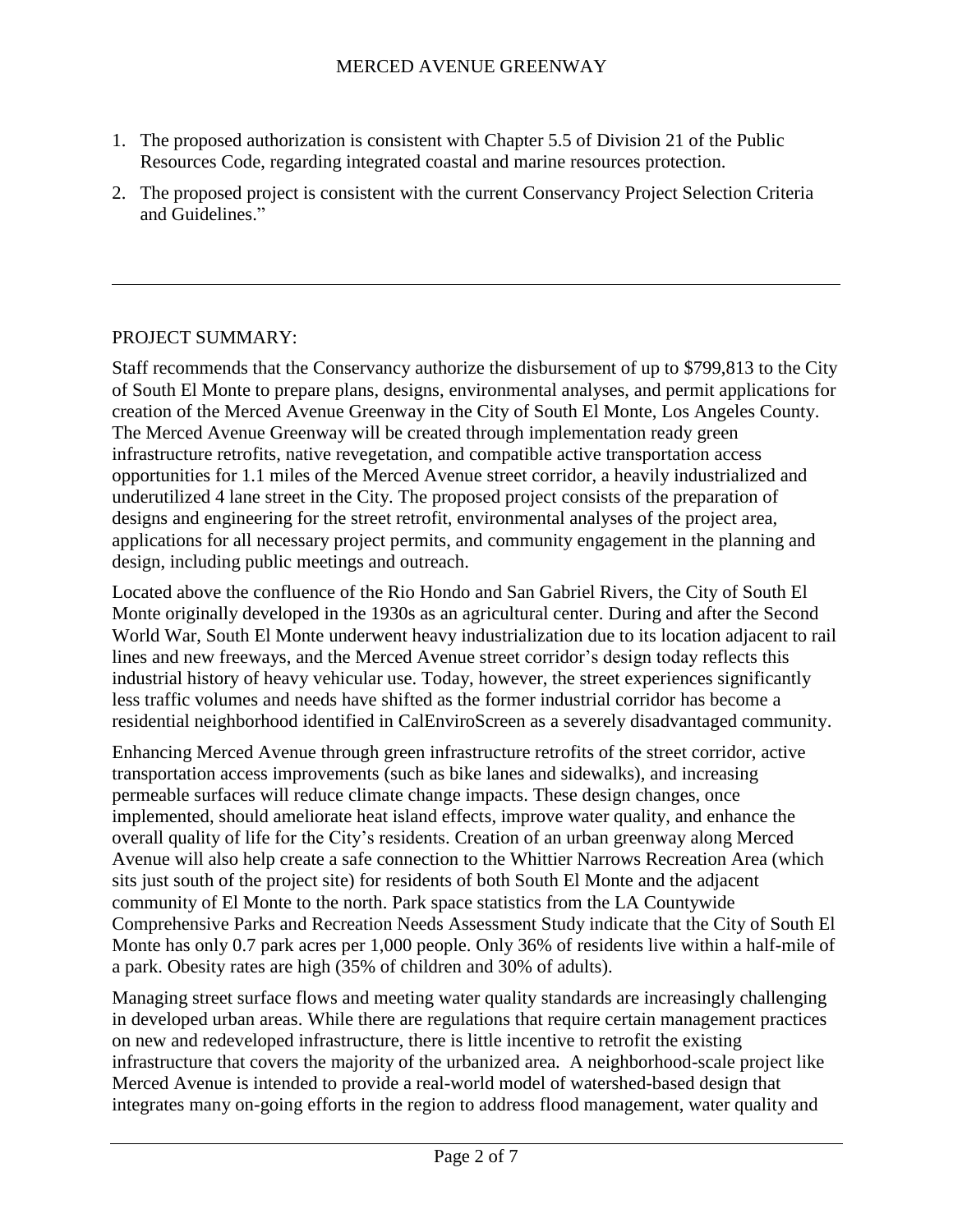### MERCED AVENUE GREENWAY

habitat restoration. This project will create a model that can be replicated and scaled up both within the City of South El Monte and other parts of Los Angeles County.

As recipient of this grant, the City of South El Monte will be able to complete necessary project design planning in order to undertake City-led construction of the street corridor retrofit. Given its role managing the street network and public infrastructure as well as its role setting street design guidance, the City is eminently qualified and appropriate to act as the recipient of this grant. Additionally, this project creates an innovative and powerful partnership between the City of South El Monte (as the lead entity) and three non-profit groups with expertise in community greening projects: Climate Resolve, the Council for Watershed Health, and Day One. Los Angeles based Climate Resolve will serve as the technical lead on climate-related aspects of the project design considerations while connecting the project to best practices from other regional climate resilience design efforts. Council for Watershed Health, a highly experienced NGO, will lead on technical water resource aspects of the project, including operations and management considerations for proposed green infrastructure elements, pre-and postconstruction project monitoring and reporting, and native revegetation approaches. San Gabriel Valley-based Day One will provide the community outreach aspects of this project, which are important to ensuring effective design solutions and support of the local community.

**Site Description:** The city, located in the County of Los Angeles, is bounded on two sides by the San Gabriel Valley's two major drainage features – the Rio Hondo River on the west and the San Gabriel River on the east, all within the larger Upper Los Angeles River Watershed. This project focuses on a 1.1-mile stretch of Merced Avenue that lies completely within the City of South El Monte. The current street consists of four through-lanes and generally lacks any vegetation, canopy cover, or permeable surfaces. While the street is designed to accommodate heavy vehicular traffic flows, it is only lightly used, thus creating an appropriate opportunity for redesign.

**Project History:** This project will be the first time the Conservancy has worked with the City of South El Monte. The project was identified during the Conservancy's Proposition 1 Round 4 grant round, which was focused exclusively on urban greening projects within Los Angeles County. That grant round followed from an urban greening conference organized by the Conservancy, the Trust for Public Land, the Council for Watershed Health, and the City of Los Angeles, held in January 2016 in South Gate. As that conference acknowledged, local governments play a vitally central role in implementing and scaling up climate change resilient green infrastructure. This project presents precisely such an opportunity to support a local government in planning for implementation of multi-benefit, climate resilient urban green infrastructure improvements.

### **PROJECT FINANCING**

| <b>Coastal Conservancy</b> | \$799,813 |
|----------------------------|-----------|
| <b>Others</b>              | \$0       |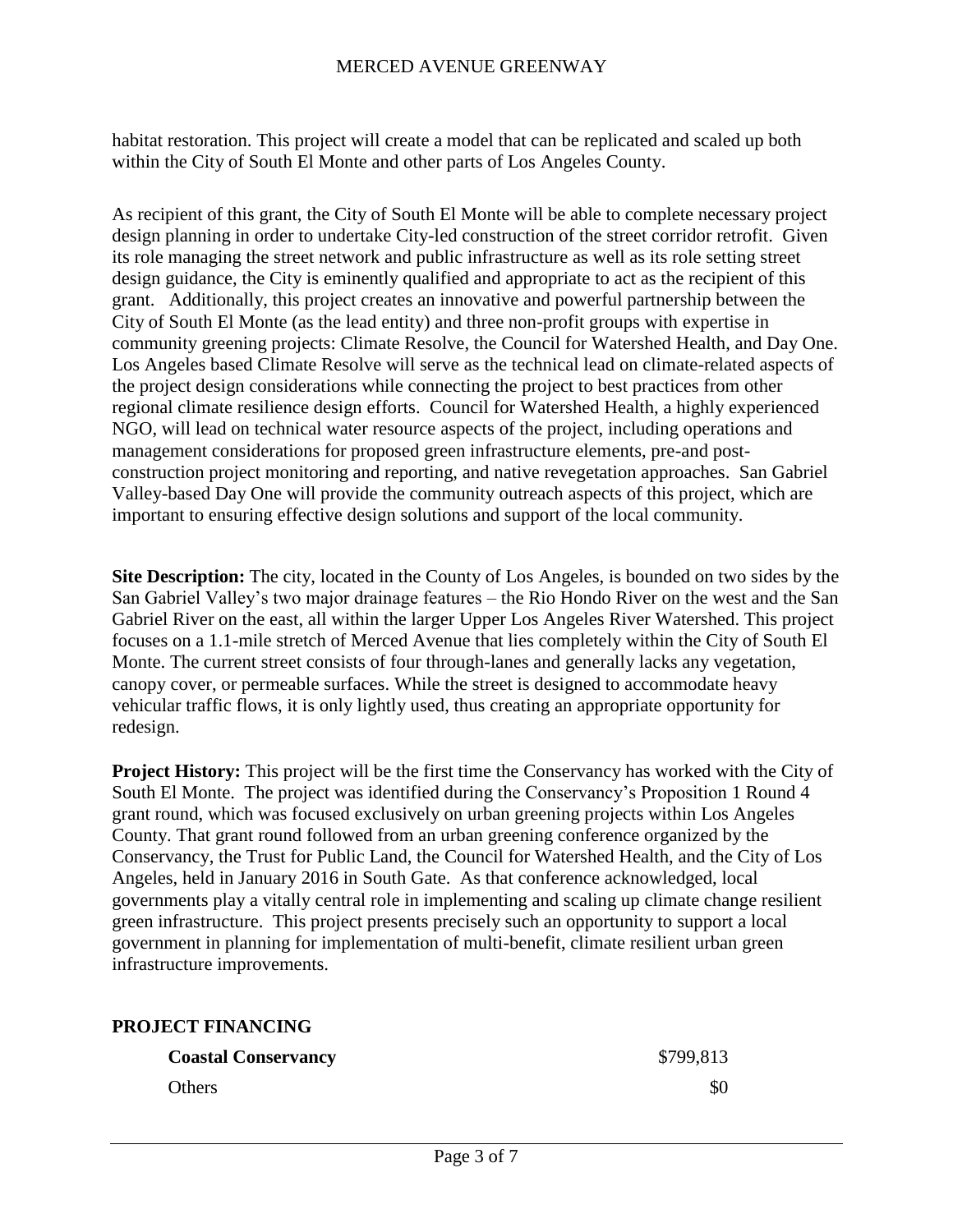### MERCED AVENUE GREENWAY

### **Project Total \$799,813**

The expected source of Conservancy funds for this project is the fiscal year 2016-17 appropriation to the Conservancy pursuant to the Water Quality, Supply, and Infrastructure Improvement Act of 2014 (Proposition 1, Water Code § 79700 et seq.). Funds appropriated to the Conservancy derive from Chapter 6 (commencing with § 79730) and may be used "for multibenefit water quality, water supply, and watershed protection and restoration projects for the watersheds of the state." (Water Code § 79731.) Section 79732 identifies specific purposes of Chapter 6, which include: protecting and restoring urban watershed health to improve stormwater resource management; implementing watershed adaptation projects in order to reduce the impacts of climate change on California's communities and ecosystems; and reducing pollution or contamination of rivers or coastal waters and protecting or restoring natural system functions that contribute to water supply, water quality, or flood management. (Water Code § 79732(a), subsections  $(2)$ ,  $(9)$ , and  $(11)$ . The proposed project is an appropriate use of Proposition 1 funds because it has multiple benefits and will restore part of an urban watershed. The benefits of the project are: improved management of street stormwater flows, improved water quality draining from Merced Avenue, increased vegetative cover along the street corridor, restored habitat for wildlife, decreased risk of street flooding, improved active transportation access for the public, and education of and engagement with the local community who utilize the street corridor. The urban watershed in which this project is located is the Los Angeles River watershed.

The proposed project was selected through a competitive grant process under the Conservancy's *Proposition 1 Grant Program Guidelines* adopted in June 2015 ("Prop 1 Guidelines"). (See § 79706(a)). The proposed project meets each of the evaluation criteria in the Prop 1 Guidelines as described in further detail in this Project Financing section and in the "Project Summary" and "Consistency with Conservancy's Project Selection Criteria & Guidelines" sections of this staff recommendation.

### **CONSISTENCY WITH CONSERVANCY'S ENABLING LEGISLATION:**

The proposed project will be undertaken pursuant to Chapter 5.5, Integrated Coastal and Marine Resources Protection (Public Resources Code §31220), of the Conservancy's enabling legislation. Section 31220(a) authorizes the Conservancy to award grants for coastal watershed projects that meet one or more criteria of Section 31220(b).

Consistent with Section 31220(b)(1), the proposed project will help reduce contamination of waters within the coastal zone. The project will help achieve this objective by planning for construction of street corridor improvements to improve water quality draining into the LA River.

Consistent with Section 31220(b)(8), the proposed project will help provide for public access compatible with resource protection and restoration objectives. The project will help achieve this objective by planning for construction of street corridor improvements that will increase active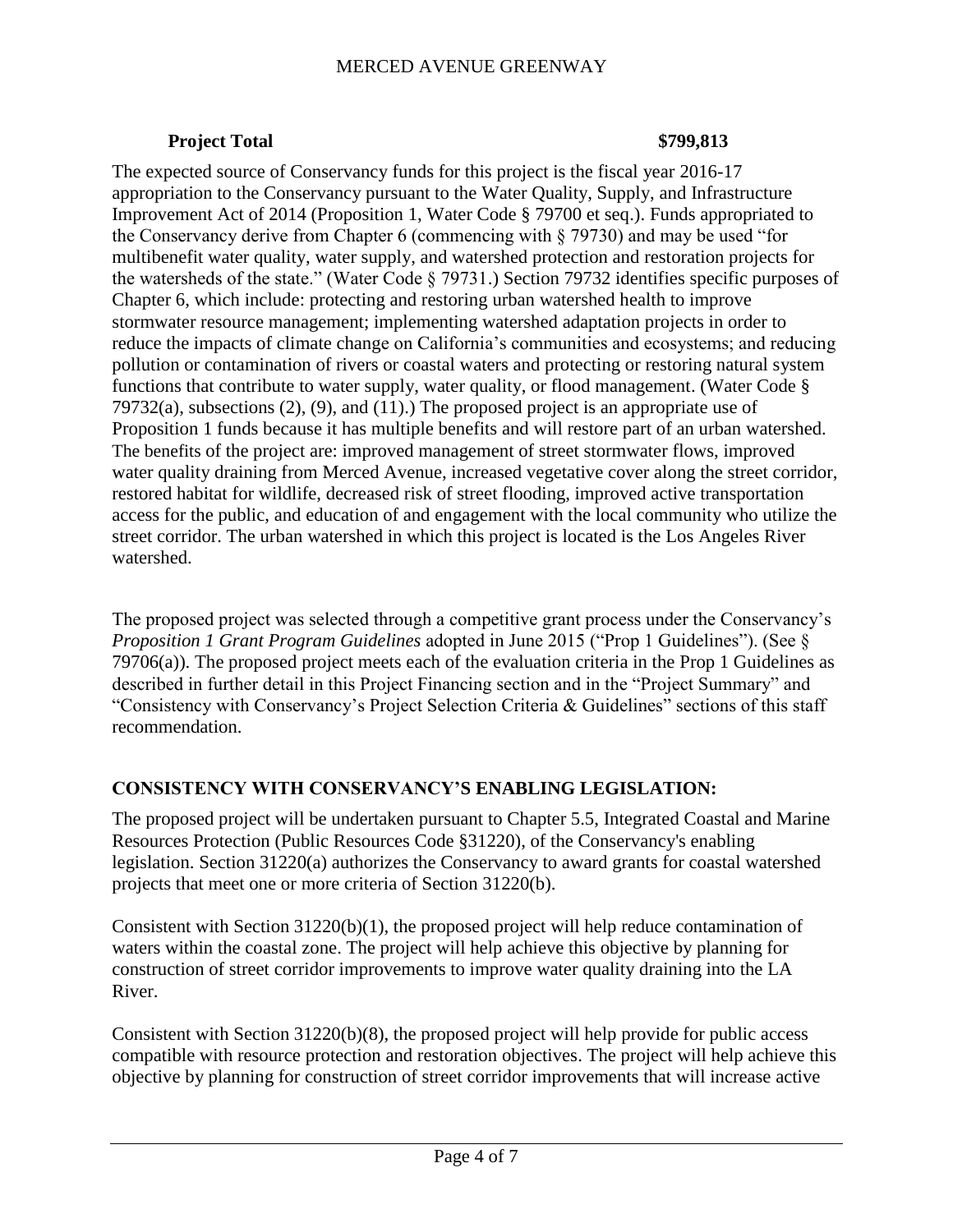transportation access in the street corridor while improving health of natural resources and restoring native vegetation.

Consistent with Section 31220(a), staff has consulted with the State Water Resources Control Board in the development of the project to ensure consistency with Public Resources Code Section 30915 et seq. concerning protection and restoration of water quality of coastal waters. In addition, the project is consistent with a local watershed management plan as required by Section 31220(c). This is discussed in detail below under "Consistency with Local Watershed Management Plan/State Water Quality Control Plan."

Consistent with Section  $31220(c)$ , the project will include a monitoring and evaluation component by monitoring water quality in the project area.

Section 31111 authorizes the Conservancy to fund plans and feasibility studies. Consistent with this section, this project would support planning and design for the Merced Avenue Greenway.

## **CONSISTENCY WITH CONSERVANCY'S 2013 STRATEGIC PLAN GOAL(S) & OBJECTIVE(S), AS REVISED JUNE 25, 2015:**

Consistent with **Goal 5, Objective F**, the proposed project will complete design plans that improve water quality to the benefit of downstream coastal and ocean resources.

Consistent with **Goal 7, Objective C**, the proposed project will develop plans for urban greening street improvements needed to adapt to the impacts of climate change.

## **CONSISTENCY WITH CONSERVANCY'S PROJECT SELECTION CRITERIA & GUIDELINES:**

The proposed project is consistent with the Conservancy's Project Selection Criteria and Guidelines, last updated on October 2, 2014, in the following respects:

## **Required Criteria**

- 1. **Promotion of the Conservancy's statutory programs and purposes:** See the "Consistency with Conservancy's Enabling Legislation" section above.
- 2. **Consistency with purposes of the funding source:** See the "Project Financing" section above.
- 3. **Promotion and implementation of state plans and policies:**

## *CA Climate Adaptation Strategy/Safeguarding California: Reducing Climate Risk Plan*

This planning project addresses four priorities articulated by this Plan: 1) increasing water use efficiency; 2) protecting and restoring water resources for important ecosystems; 3) low allergen or non-allergenic urban greening; and 4) preparing California for flooding.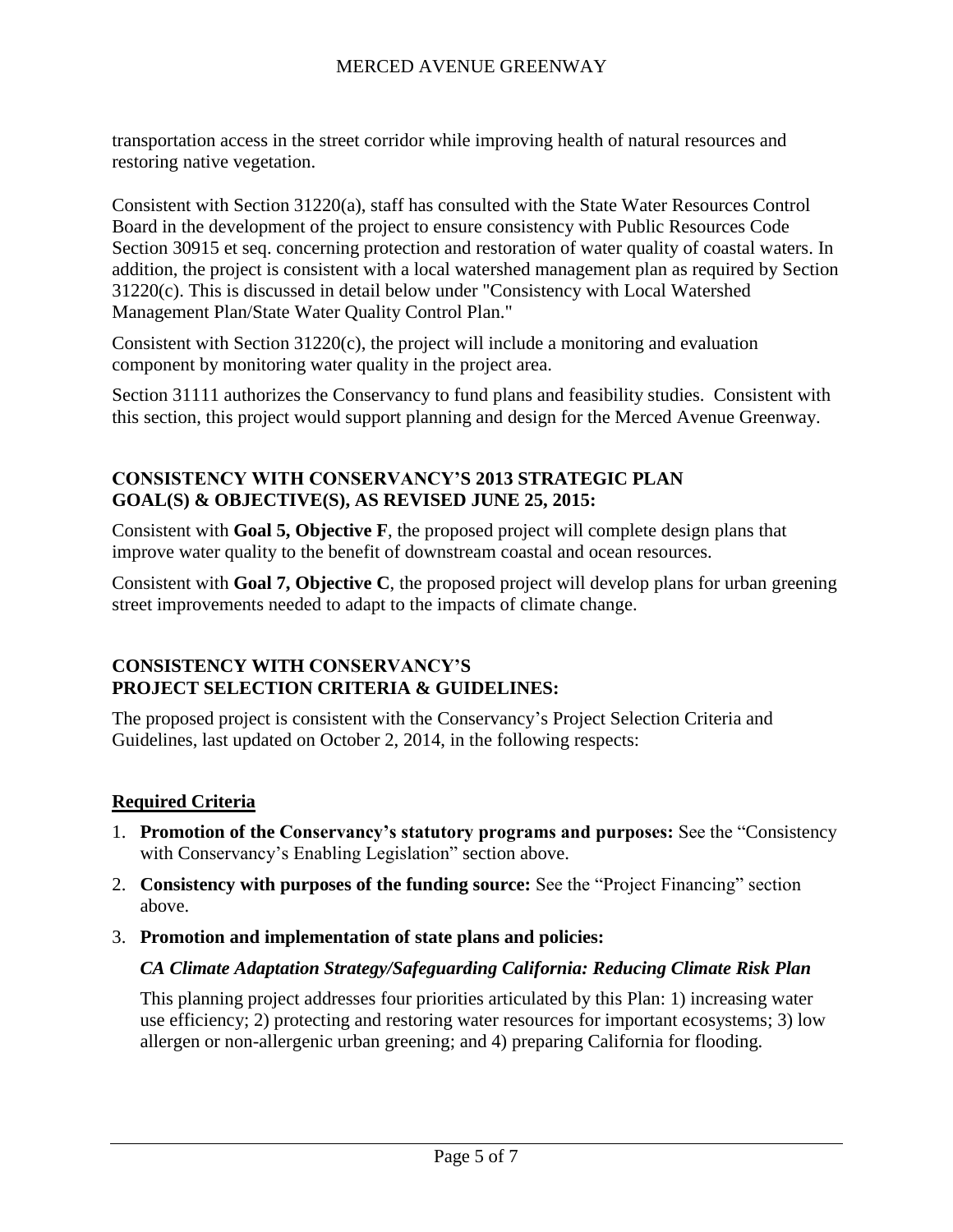- 4. **Support of the public:** Public support is an important part of this project, as City of South El Monte's residents desire improved active transportation access in their community. As part of the project, NGO Day One will actively direct public support into community engagement on project planning elements.
- 5. **Location:** This project focuses on a 1.1-mile stretch of Merced Avenue that lies within the City of South El Monte, which sits outside the coastal zone but within the LA River watershed.
- 6. **Need:** If the City cannot procure planning and design funds from the Conservancy, it will likely have to forfeit \$484,000 in construction funding from LA Metro that would be leveraged against any Prop 1 funding.
- 7. **Greater-than-local interest:** The project will provide a gateway connection to Whittier Narrows Recreation Area, a 1,492-acre park located in the City of South El Monte. It is one of Los Angeles County's largest and most popular recreation areas, serving as a major flood control facility as well as wildlife habitat and open space. The project is also a component of the San Gabriel Valley Bike Master Plan, a comprehensive planning document that guides the development of bicycle infrastructure projects, programs and policies. This project will also serve as a pilot effort at developing design standards for future urban street retrofits in LA County to include climate change resilient stormwater management BMPs and urban greening elements.
- 8. **Sea level rise vulnerability:** The project site is not vulnerable to sea level rise.

## **Additional Criteria**

- 9. **Urgency:** Planning and design funding is needed at this time to ensure the City of South El Monte is able to make use of \$484,000 in construction funding from LA Metro that will otherwise expire in June 2018.
- 10. **Resolution of more than one issue**: This urban green infrastructure project addresses access issues and public safety by improving safe active transportation opportunities in South El Monte and increasing urban vegetative cover to reduce urban heat island effects while also addressing stormwater runoff issues.
- 11. **Leverage**: See the "Project Financing" section above.
- 13. **Innovation**: This project will demonstrate design (and subsequent implementation) of green street technical approaches that may then be scaled up in implementation by the City of South El Monte and by the larger metro region.
- 14. **Readiness:** The City of South El Monte and their local non-profit project partners (Council for Watershed Health, Day One, and Climate Resolve) all are ready to begin work on the project, with staff and technical capacity in place for timely completion of the project.
- 15. **Realization of prior Conservancy goals**: See "Project History" above.
- 16. **Return to Conservancy**: See the "Project Financing" section above.